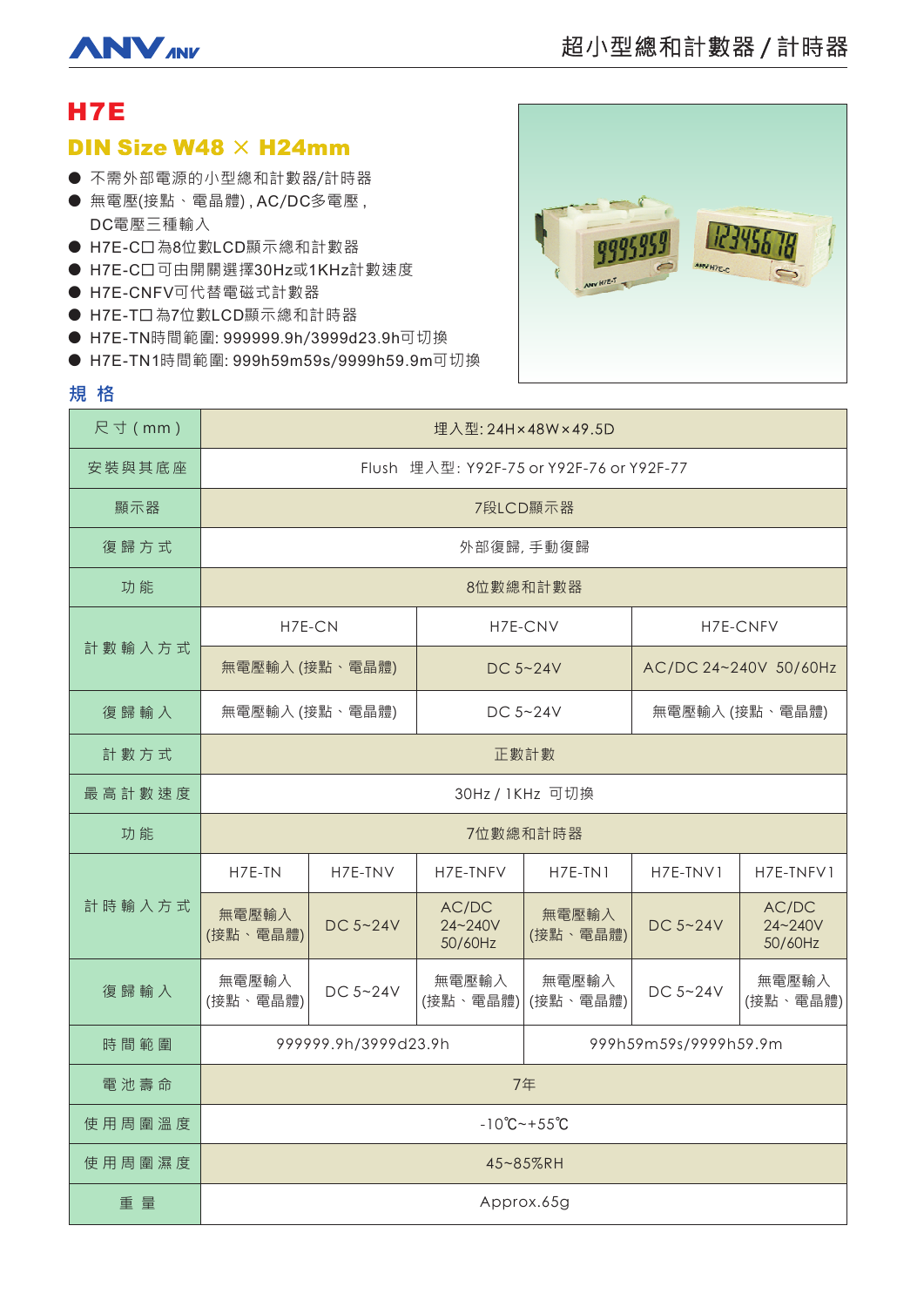# 超小型總和計數器 / 計時器



## 接線圖



### 時序圖